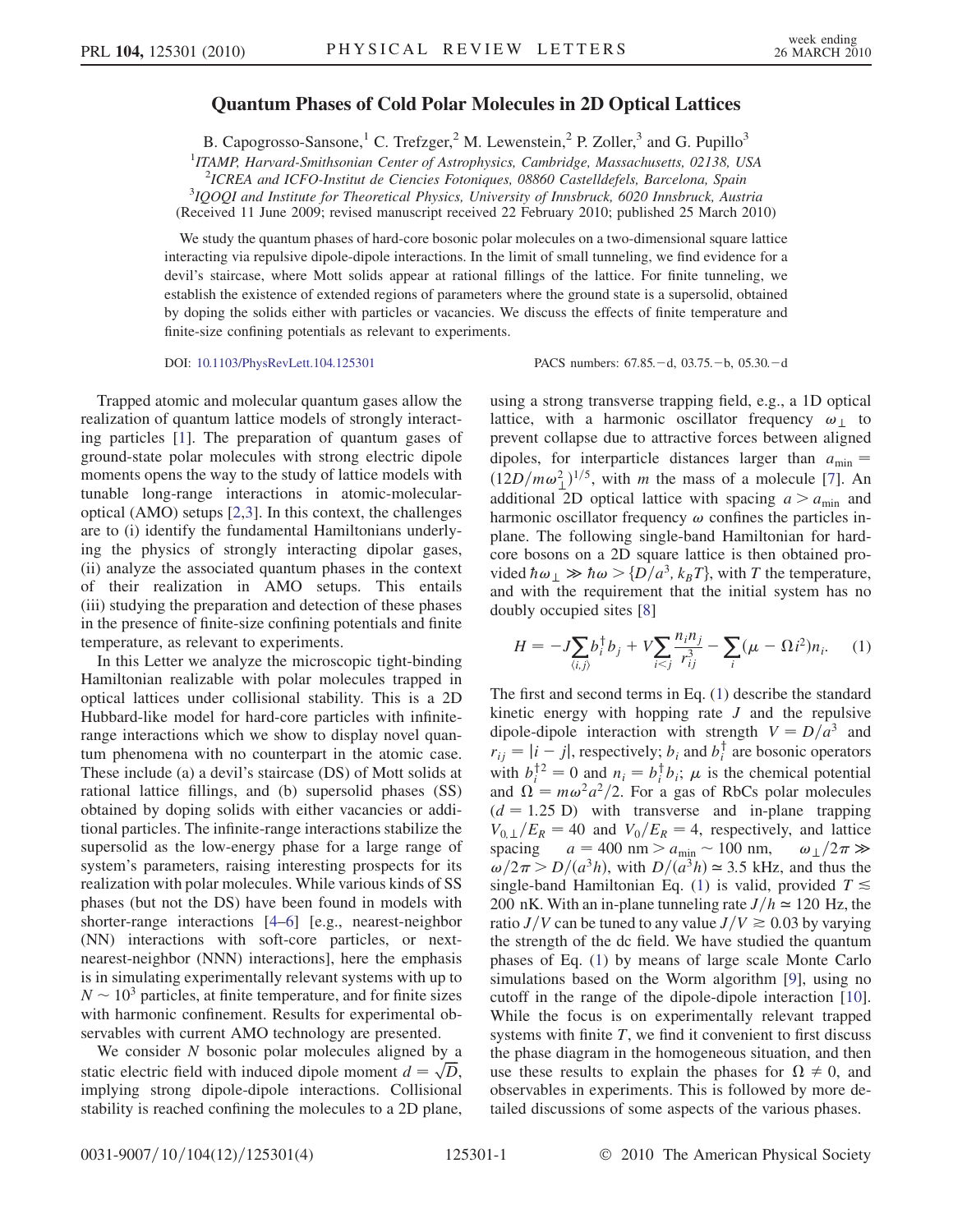Homogeneous case.—Our exact results for  $\Omega = 0$  are summarized in Fig. [1\(a\),](#page-1-0) the computed zero-temperature phase diagram as a function of  $\mu$  and J, in the range 1 <  $\mu$ /V < 6 and J/V > 0.02 (unshaded area). For smallenough hopping  $J/V \ll 0.1$ , we find that the low-energy phase is incompressible  $\left(\partial \rho / \partial \mu\right) = 0$ , with  $\rho$  the density– filling factor) for most values of  $\mu$ . This parameter region is labeled as DS in the figure and corresponds to the classical devil's staircase, i.e., a succession of incompressible ground states, dense in the interval  $0 < \rho < 1$ , with a spatial structure commensurate with the lattice for all rational fillings [[11](#page-3-9)], with no analogue for shorter-range interactions. For finite J, three main solid Mott lobes emerge with  $\rho = 1/2$ , 1/3, and 1/4, named checkerboard (CB), stripe, and star solids, respectively. The corresponding ground-state configurations are sketched in panels (b)– (d). These large Mott lobes are found to be robust in the presence of a confining potential and finite  $T$  (see below), and thus are relevant to experiments. We notice that the shape of the solids with  $\rho = 1/2$  and 1/4 away from the tip of the lobe can be shown to be qualitatively captured by mean-field calculations, while this is not the case for the stripe solid at filling  $1/3$  which has a pointylike structure characteristic of fluctuation-dominated 1D configurations. Mott lobes at other rational filling factors, e.g.,  $\rho = 1$  and  $7/24$ , are present, however not shown here.

For large enough  $J/V$ , the low-energy phase is superfluid, for all  $\mu$ . At intermediate values of  $J/V$ , however, we find that by doping the Mott solids either with vacancies (removing particles) or interstitials (adding extra particles) a supersolid phase can be stabilized, with coexisting superfluid and crystalline orders (we find no evidence of SS in the absence of doping). We find that the solid-superfluid transition consists of two steps, with both transitions of the second order and the supersolid as the intermediate phase (see Fig. [4](#page-3-10) below). Remarkably, the long-range interactions stabilize the supersolid in a wide range of parameters. For example, a vacancy SS is present for densities  $0.5 > \rho \ge$ 0:43, roughly independent of the interaction strength. For experiments, a fundamental question is the observability of the phases described above for finite  $T$ . In particular, for the SS phase we show in Fig. [5](#page-3-11) that by increasing  $T$  it melts into a featureless normal fluid via a two-step transition, the intermediate phase being a normal fluid with finite density modulations, similar to a liquid crystal.

Harmonic trap and experimental observables.—The recent achievement of single-site addressability in optical lattices using electron and optical microscopy allows for a direct, in situ, observation of particle positions and particle-particle correlations in experiments [[12](#page-3-12)]. Thus, key observables for experiments are the in situ density distribution and particle correlations, from which the phases above can be detected. The question is how the phases described in Fig. [1](#page-1-1) will be seen in an experiment. Here, we provide snapshots of particle configurations for realistic experimental situations with  $N \sim 10^3$  particles tranned with harmonic confinement and small finite T trapped with harmonic confinement, and small finite T.

In Fig. [2](#page-1-2) we show snapshots of the spatial density distribution (shown is a single quadrant). Each circle corresponds to a different site, and its radius is proportional to the local density. In panels (a) and (b),  $\mu$  has been chosen such that particles at the trap center are in the CB phase, with very small  $T$ . The density profile shows a weddingcake structure, with concentric Mott lobes with density  $\rho = 1/2$  and 1/4, analogous to the shells with contact interactions [[13\]](#page-3-13). However, while the system parameters are the same in both figures, panel (a) shows regular CB and star patterns, while in panel (b) extended defects are present in the CB phase and the star is barely visible. This is due to the different preparation of the states in panels (a) and (b). In fact, in panel (a) we performed temperature

<span id="page-1-1"></span>

<span id="page-1-0"></span>FIG. 1 (color online). (a) Phase diagram of model ([1\)](#page-0-0) with  $\Omega = 0$  and at  $T = 0$ . Lobes: Mott solids (densities indicated); SS: supersolid phase; SF: superfluid phase. DS: devil's staircase. (b)–(d): sketches of the ground-state configuration for the Mott solids, with density  $\rho = 1/2$ , 1/3, and 1/4, respectively.

<span id="page-1-2"></span>

FIG. 2 (color online). Spatial density profile in 2D for  $N \approx$ 1000 particles in a harmonic potential. Phases are indicated (CB, SR, ST stand for checkerboard, star, and stripe solids, respectively). (a)–(b)  $V/J = 15$ ,  $\mu/J = 55$ ,  $\Omega/J = 0.05$ , and  $T/J =$ 0:0377, with temperature annealing performed in panel (a); (c)  $V/J = 5$ ,  $\mu/J = 19$ ,  $\Omega/J = 0.01$  and  $T/J = 0.1$ ; (d)  $V/J=20$ ,  $\mu/J=51$ ,  $\Omega/J=0.04$  and  $T/J=0.25$ .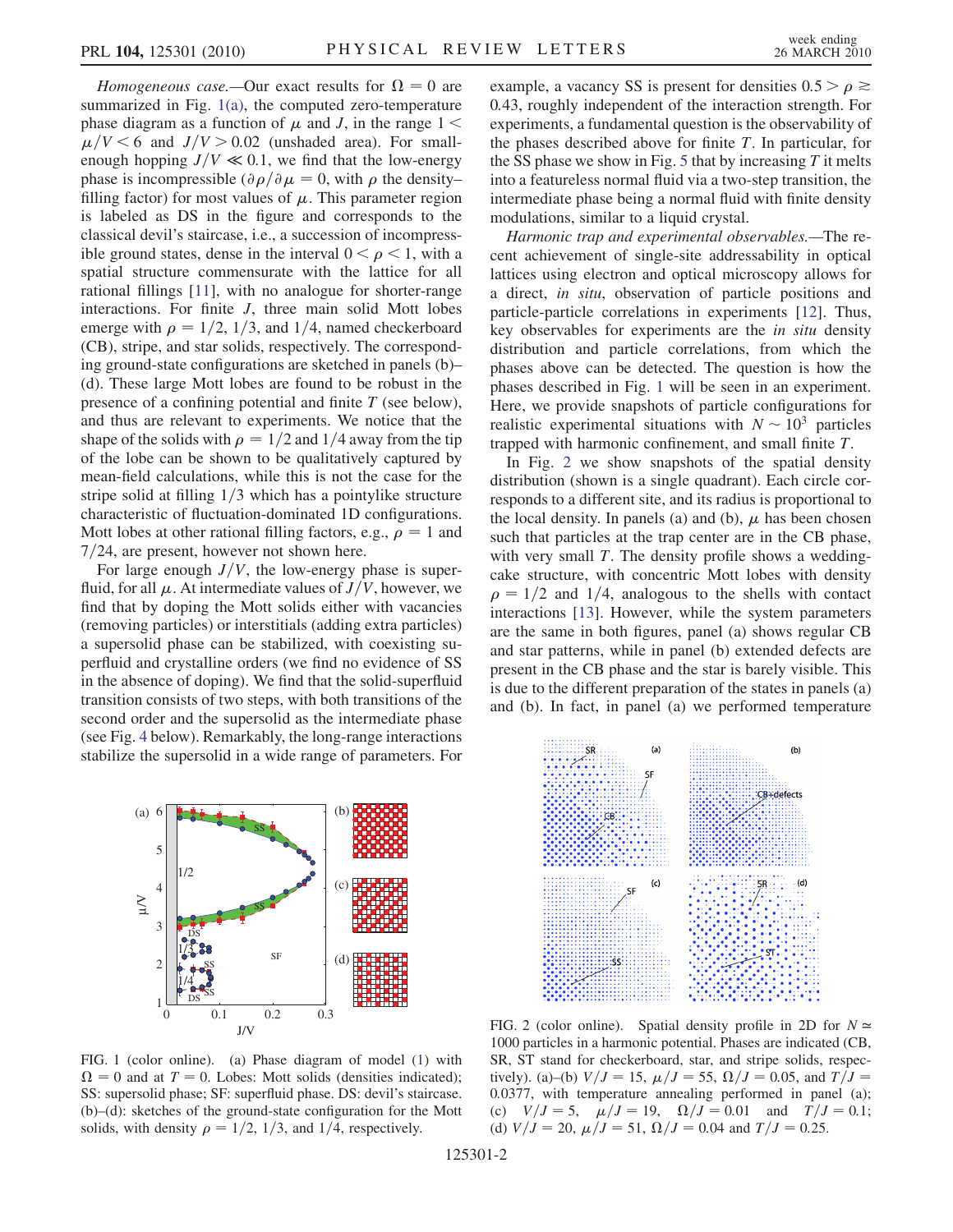annealing of the system prior to taking the snapshot, while this was not done in panel (b). We find that the defects in (b) reflect the existence of a large number of low-energy metastable states, which are a direct consequence of the long-range nature of the interactions, and will be of relevance for experiments.

Supersolid and stripe phases are shown in panels (c) and (d), respectively. In panel (c),  $\mu$  has been chosen to realize an extended vacancy SS region, surrounded by a superfluid. We notice that here a finite  $T = 0.1J$  has been chosen, compatible with the existence of the SS phase (see below). The density distribution in the vacancy SS looks similar to the *ordered* CB phase, even without annealing. Self-annealing is here enabled by the (small) superfluid component of the SS phase. Small coherence peaks will be present in time-of-flight experiments, allowing for a clear determination of this phase. Panel (d) shows a disordered stripe-phase at the center, surrounded by an extended Mott shell with  $\rho = 1/4$ . The disorder is a result of both finite  $T/J = 0.25$  and the fact that the stripe solid is less robust towards quantum and classical fluctuations compared to the CB and star ones.

These exact results for  $\Omega \neq 0$  confirm that the phase diagram Fig. [1](#page-1-1) is key to predict and interpret experimental observables, assuming a local density approximation. In the remainder of this Letter, we provide more details on the phases described above.

Incompressible phases.—For each Mott lobe in Fig. [1\(a\)](#page-1-0), the solid order is characterized by a finite value of the structure factor  $S(\mathbf{k}) = \sum_{\mathbf{r}, \mathbf{r}'} \exp[i\mathbf{k}(\mathbf{r} - \mathbf{r}')] \langle n_{\mathbf{r}} n_{\mathbf{r}'} \rangle/N$ , with **k** the reciprocal lattice vector for each solid. For the CB, stripe, star solids, this is  $(\pi, \pi)$ ,  $(\pm 2\pi/3, 2\pi/3)$ , and  $(\pi, 0)$  for  $(0, \pi)$  respectively. The boundaries of the Mott  $(\pi, 0)$  [or  $(0, \pi)$ ], respectively. The boundaries of the Mott lobes have been calculated from the zero momentum Green function (see, e.g., [[14\]](#page-3-14)), for linear system sizes up to  $L = 20$  (CB and star lobes), and from  $\rho(\mu)$  curves with sizes up to  $L = 24$  (stripe lobe).

Interestingly, we find evidence for incompressible phases in addition to those corresponding to the lobes in Fig. [1](#page-1-1). This is shown in Figs. [3\(a\)](#page-2-0) and [3\(b\)](#page-2-0), where the particle density  $\rho$  is plotted as a function of the chemical potential  $\mu$  for  $J/V = 0.05$ , and 0.1, respectively. In the figure, a continuous increase of  $\rho$  as a function of  $\mu$  signals a compressible phase, while a solid phase is characterized by a constant  $\rho$ . The main plateaux in panel (a) correspond to the Mott lobes of Fig. [1](#page-1-1), while the other steps are incompressible phases, with a fixed, integer, number of particles. This progression of steps is an indication of a devil's-like staircase in the density, the latter being fully realized in the classical limit of zero hopping.

Since the simulations are necessarily performed for finite  $L$  (with periodic boundary conditions) and  $T$ , only the lobes with comparatively short periodicity (e.g.,  $\rho =$  $1/2$  and  $1/4$ ) and sizable gaps will be resolved in the calculations. Consistently, we find that determining the ground-state configuration for each DS step directly from the simulation is often challenging, since: (i) for many

<span id="page-2-1"></span>

<span id="page-2-0"></span>FIG. 3 (color online).  $\rho$  vs  $\mu$ . (a) Solids and SS for a system with linear size  $L = 12$  and  $J/V = 0.05$ . Some  $\rho$  are indicated. (b) superfluid and vacancy-SS for  $L = 16$  and  $J/V = 0.1$ .

rational fillings [e.g.,  $\rho = \frac{7}{24}$  in panel (a)] it would require to consider system sizes (much) larger than those considered here, and (ii) the long-range interactions determine the presence of numerous low-energy *metastable* states  $[15]$  $[15]$  $[15]$ , which for finite T can result in defects or disordered structures. However, we note that the practical relevance of Mott lobes with large periodicity is somewhat limited, since they will most likely not be observable in experiments, as shown above.

Supersolid phases.—A very different situation is shown by the behavior of  $\rho(\mu)$  immediately above the star plateau of panel (a), and below the CB plateau of panel (b) in Fig. [3.](#page-2-1) Here the density grows smoothly with increasing  $\mu$ , signaling a fluid phase, and the superfluid stiffness  $\rho_s$  =  $T\langle W^2 \rangle$  is finite, with W the winding number. Remarkably, and in contrast to previous studies with shorter-range interactions, we find that the appropriate structure factor  $S(\mathbf{k})$  corresponding to these solids remains finite for chemical potentials  $\mu$  below and above each Mott lobe, signaling the existence of both vacancy-induced and particle-induced supersolidity, with no indication of phase separation. We measured SS behavior around both Mott lobes with  $\rho = 1/2$  and 1/4, for  $J/V \ge 0.05$  and 0.067, respectively. As an example, Fig. [4\(a\)](#page-3-16) shows a vacancyinduced SS for  $J/V = 0.2$ . For an extended range of densities, both  $\rho_s$  and the static structure factor  $S(\pi, \pi)$ ,<br>are finite and size-independent. We find evidence that the are finite and size-independent. We find evidence that the SS melts into a superfluid via a second-order Ising-type quantum phase transition. This is shown by the crossing of the curves in Fig. [4\(b\),](#page-3-16) where we plot  $S(\mathbf{k})L^{2\beta/\nu}$  as a function of density [the critical exponents  $2\beta/\nu =$  $1.0366(8)$  correspond to the three-dimensional Ising uni-versality class [[16](#page-3-17)]. The SS persists for smaller  $J/V$ ratios, however the  $\rho_s$  tends to decrease with  $J/V$ . While the results above point to a generic mechanism for solidliquid transitions in 2D with the SS as the intermediate phase [\[17\]](#page-3-18), we have not found evidence of SS phases below and above the stripe lobe. This may be due to an extremely low T for superfluidity here (we have used  $T_{\text{min}} = J/3L$ ), or to the strong 1D character of the stripe lobe.

Finite-T.—We studied the melting of the SS into a normal phase with increasing  $T$ , for the case of vacancies below the CB solid, with  $J/V = 0.1$ . Figure [5](#page-3-11) shows  $\rho_s$ and  $S(\pi, \pi)$  vs T. The melting of the SS proceeds through